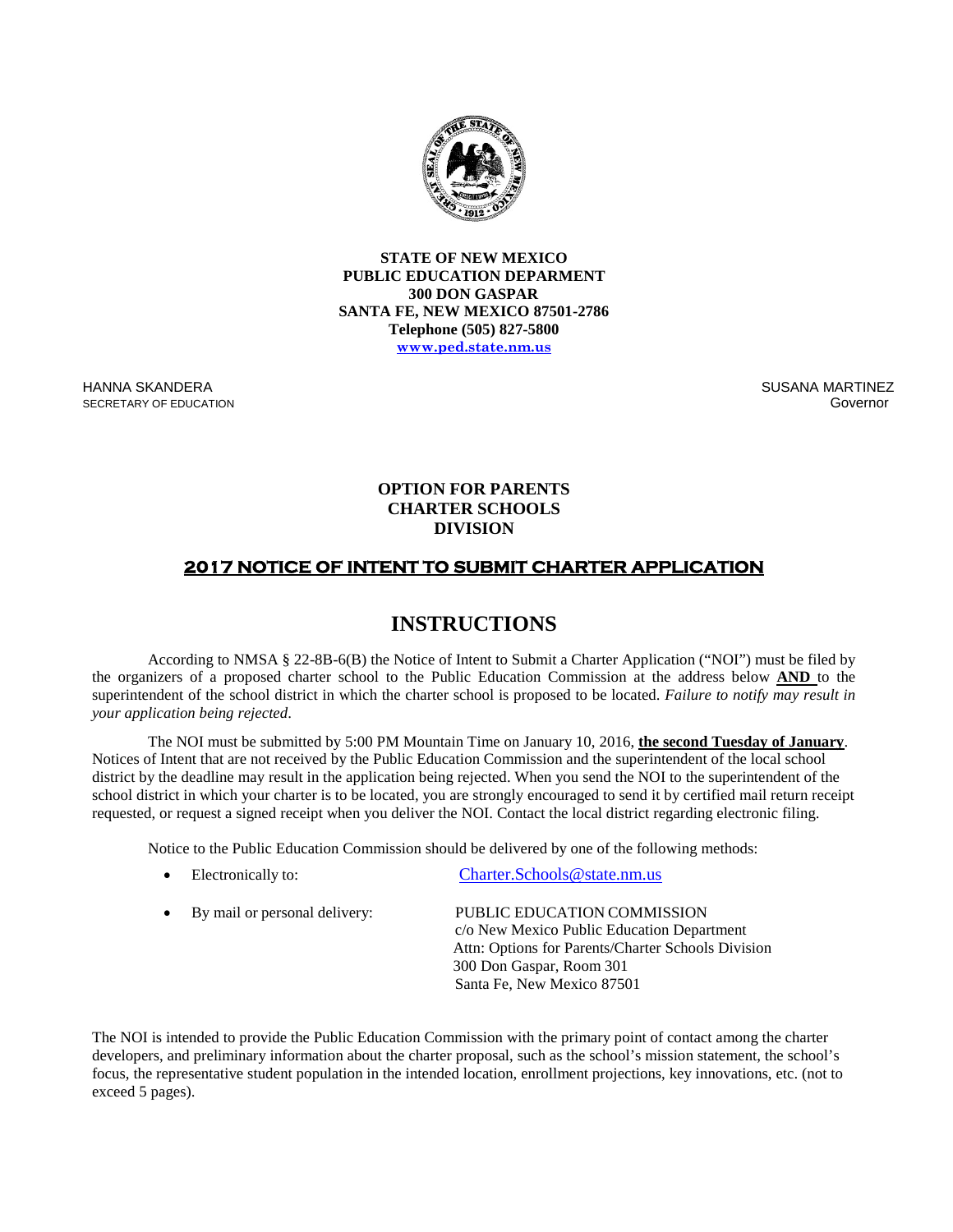## 1. General Information

• Name of Proposed School

Albuquerque Collegiate Charter School

• Grade levels to be offered and enrollment projections

| Grade Levels to be | <b>Projected Total Enrollment</b>                                                         |
|--------------------|-------------------------------------------------------------------------------------------|
| <b>Offered</b>     |                                                                                           |
|                    | Kindergarten – Grade 5 $\overline{60}$ students per grade, 360 at full capacity in year 5 |

• Primary Point of Contact

| Name Jade Rivera                           |                 |                 |  |
|--------------------------------------------|-----------------|-----------------|--|
| Mailing Address 1017 Forrester NW          |                 |                 |  |
| City Albuquerque                           | <b>State NM</b> | $\rm Zip$ 87102 |  |
| Phone 505-712-1927                         |                 |                 |  |
| Email irivera@buildingexcellentschools.org |                 |                 |  |

2. Names, roles, and current employment of all persons on the applicant team, and qualifications of the team members to establish a high-quality charter school

| Name                   | Role on Team                    | Qualifications: Education, Employment, Experience                                                                                                                                                                                                                                                                                                            |
|------------------------|---------------------------------|--------------------------------------------------------------------------------------------------------------------------------------------------------------------------------------------------------------------------------------------------------------------------------------------------------------------------------------------------------------|
| Jade Rivera            | Lead Founder                    | MEd Curriculum & Instruction, BA Psychology/Sociology<br>Current: Fellow, Building Excellent Schools – Nationally renowned training<br>program focused on the development of leaders for high-performing charter<br>schools<br>Experience: Former education policy advocate with deep knowledge of<br>classroom management and curriclum development         |
| Cynthia Al-<br>Aghbary | Founding<br><b>Board Member</b> | MSN Community Health Nursing, BS Nursing<br>Current: Executive Director of Government Programs Clinical Operations,<br><b>Blue Cross Blue Shield</b><br>Experience: Community behavioral physical health professional with a 34-<br>year proven track record of managing large scale progam implementation and<br>systems integration initaitves nationwide. |
| Chris Armistad         | Founding                        | <b>BA Applied Psychology</b><br>Board Member Current: Associate Broker, Allen Sigmon Real Estate Group<br><b>Experience: Founding Deputy Director Veritas College Preparatory Charter</b><br>School - Memphis, TN who oversaw complex facilities and operations                                                                                              |
| Wendy Ederer           | Founding<br><b>Board Member</b> | BA Journalism, Advertising, PR & Market Research<br>Current: Founder/Owner, Dynamic Growth Business Resource Center-<br><b>Business Consulting and Training</b><br>Experience: Economic Devlepment and Community Engagement expert with<br>over 15 years of busines development experinece including knowlegdge of<br>the State of NM procurement process    |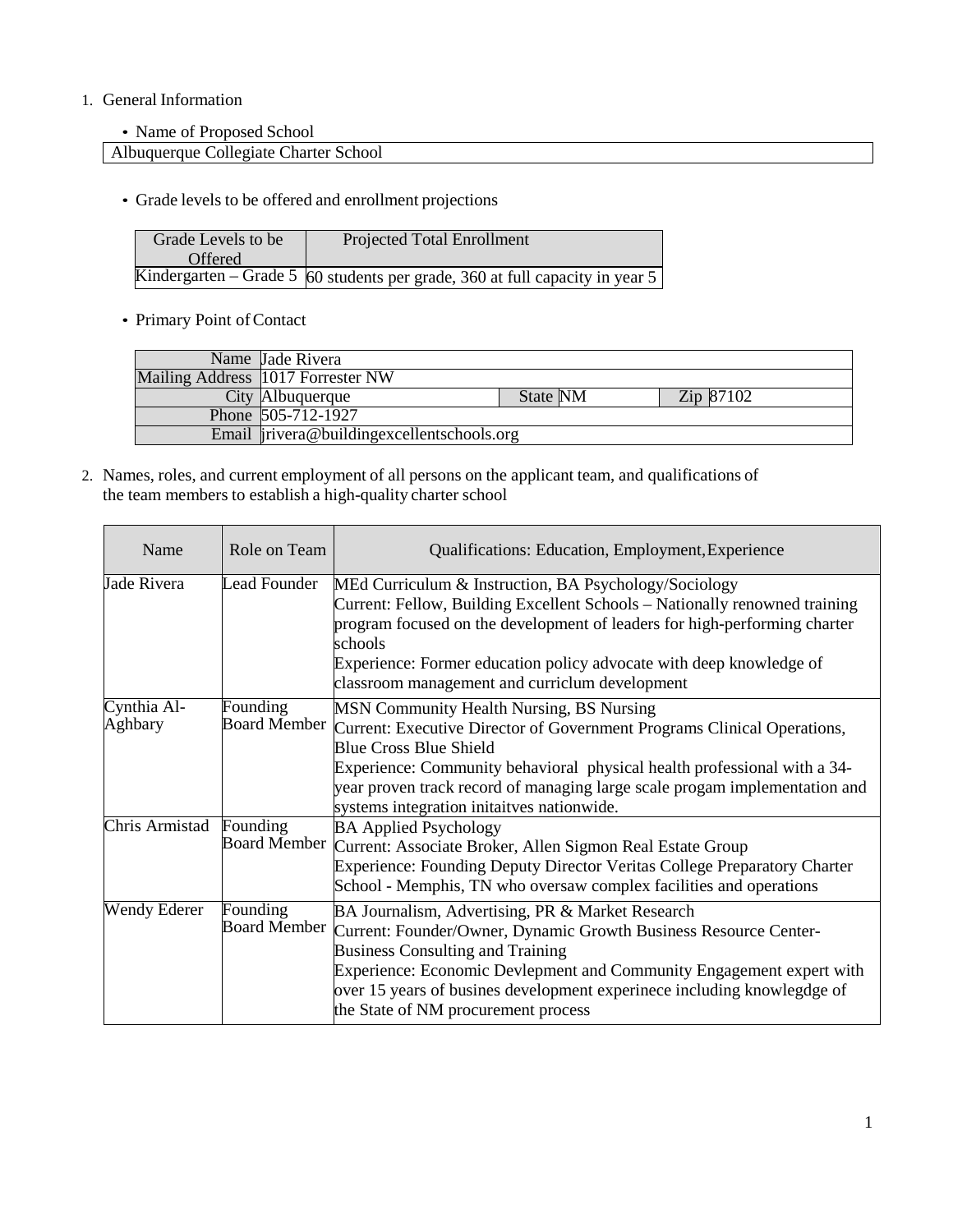| Joshua Gallegos Founding |                     | <b>BA Sociology</b>                                                                      |
|--------------------------|---------------------|------------------------------------------------------------------------------------------|
|                          | <b>Board Member</b> | Current: Senior Academic Advisor, University of New Mexico, Anderson                     |
|                          |                     | School of Management                                                                     |
|                          |                     | Experience: Higher education academic advisement for incoming students with              |
|                          |                     | focus on recruitment and retention of first generation students                          |
| Tomas Garcia             | Founding            | Juris Doctor of Law, MA Public Policy, BA Political Science                              |
|                          | <b>Board Member</b> | Current: Associate Attorney, Modrall Sperling                                            |
|                          |                     | Experience: Law and public policy expertise, school governance and board                 |
|                          |                     | experience                                                                               |
| <b>Scott Hughes</b>      | Founding            | PhD History, BA History                                                                  |
|                          |                     | Board Member Current: Associate Research Professor, University of New Mexico, Center for |
|                          |                     | <b>Education Policy Research</b>                                                         |
|                          |                     | Experience: Education research, policy and finance expertise local to New                |
|                          |                     | Mexico and nationwide                                                                    |
| Katie Rarick             | Founding            | MEd Secondary Education, BBA Management Information Systems                              |
|                          | <b>Board Member</b> | Current: Senior Managing Director of Planning & Analysis, Teach For                      |
|                          |                     | America                                                                                  |
|                          |                     | Experience: Largescale financial non-profit management, fundraising and                  |
|                          |                     | development supervision and training                                                     |
| <b>Amber Turner</b>      | Founding            | BA English, MA Secondary Education and Teaching                                          |
|                          |                     | Board Member Current: Owner/Founder, Turner Education Consulting                         |
|                          |                     | Experience: School level and state education department consulting, Dean of              |
|                          |                     | Students Achievement First Charter School-Brooklyn, NY, Classroom teacher                |
|                          |                     | district school and high-performing charter school                                       |

3. Model or focus of the proposed school (e.g., performing arts, dual language, college prep, STEM, Montessori, IB):

Albuquerque Collegiate Charter School is designed as a college preparatory elementary school. Albuquerque Collegiate is founded on the belief that setting the path for college graduation starts on the first day of a child's formal schooling and must begin with the establishment of strong, foundational instruction, with a prioritized and expanded focus on literacy and mathematics starting in kindergarten and continuing every day thereafter throughout elementary school.

Albuquerque Collegiate is committed to the ambitious success of our scholars, and we hold it as our charge to set them firmly on the path to graduation from the four-year college of their choice – all of which depends upon a powerful K-5 elementary education on which that path is built.

4. Does the school expect to contract with another entity for either management, or substantial oversight or direction in the school's operation? Yes  $\Box$  No  $\overline{X}$ 

If YES, describe the entity and the role it will have in the school's operational plan.

- 5. Does the applicant team or any members of the team currently operate any other schools? Yes  $\Box$  No  $\overline{X}$ 
	-

6. Vision/Mission statement. (2-3 sentences)

Within a structured and ambitious school community, driven by high quality instruction and intensive academic supports, Albuquerque Collegiate Charter School educates all kindergarten through grade 5 students for college graduation and life success.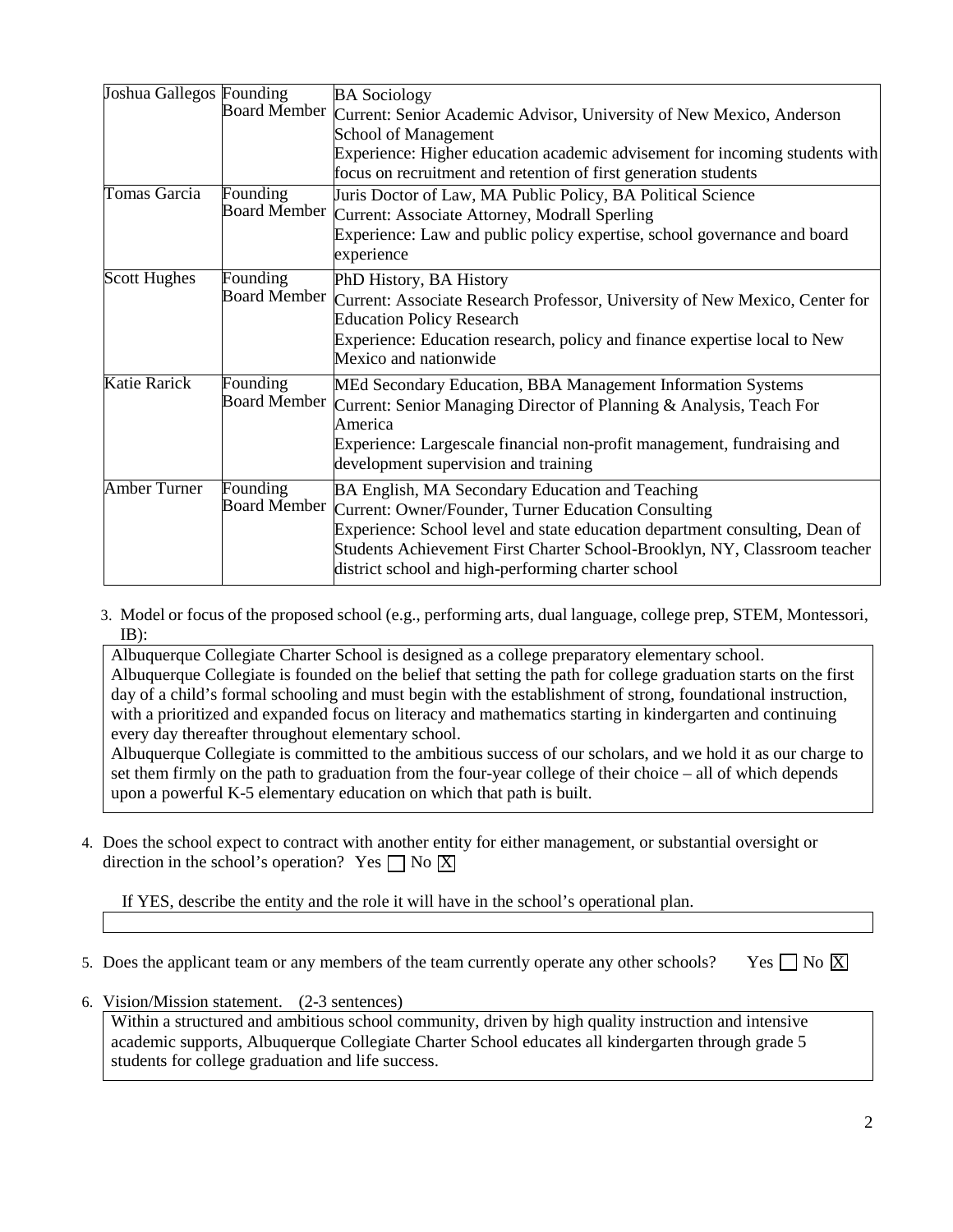- 7. Student population and geographical setting of the school
	- Define the targeted geographical area of the proposed school from which you expect to draw a significant number of your students.

The targeted geographical area for Albuquerque Collegiate will primarily be neighborhoods within the 87102 zip code.

Albuquerque's 87102 zip code includes the Martineztown, Wells Park, Downtown, Barelas, South Broadway, and East San Jose neighborhoods. Research from zipatlas.com indicates the median household income in the 87102 zip code is the lowest of the 17 zip codes located within Albuquerque's city limits. Furthermore, 87102 has a higher rate of unemployment, a larger Hispanic population, lower educational attainment, and more families living below the poverty level than the city as a whole. As an open enrollment charter school, Albuquerque Collegiate will welcome all families who wish to enroll their children from across the city. However, we will target our recruitment efforts to families who reside within the 87102 zip code, as their students are in greatest need for a high performing public charter school. Figure 1 outlines demographics of our target community.

#### **Figure 1 - Poverty, Education and Hispanic Statistics for Albuquerque and 87102**

| <b>Demographics</b>                                       | 871021   | Albuquerque <sup>2</sup> |
|-----------------------------------------------------------|----------|--------------------------|
| <b>Median Income</b>                                      | \$21,109 | \$39,997                 |
| <b>Unemployment level</b>                                 | 9.47%    | 5.81%                    |
| % Families below the poverty level                        | 26.02%   | 10.32%                   |
| % Hispanic                                                | 68.75%   | 42.86%                   |
| <b>High School Diploma or higher for persons</b><br>$25+$ | 60.07%   | 84.24%                   |
| Bachelor's degree or higher for persons 25+               | 18.99%   | 30.28%                   |

• Describe the student population including key demographic data (academic performance, home languages, ELL, and special education populations in the location in which the school intends to locate.

There are six APS elementary schools in the 87102 zip code. Figure 2 outlines demographic data for the Albuquerque Public Schools district as well as for the elementary schools in the 87102 zip code.

|                                    | <b>Demographics</b>               | <b>APS District</b> | <b>87102 Elementary Schools</b> |
|------------------------------------|-----------------------------------|---------------------|---------------------------------|
|                                    | Hispanic                          | 67%                 | 89%                             |
|                                    | Caucasian/White                   | 21%                 | 7%                              |
| <b>Student</b><br><b>Ethnicity</b> | American Indian                   | 4%                  | 2%                              |
|                                    | African American                  | 2%                  | 2%                              |
|                                    | Asian                             | 2%                  | $0\%$                           |
|                                    | % Economically Disadvantaged      | 68%                 | 90%                             |
| <b>English Language Learners</b>   |                                   | 17%                 | 34%                             |
|                                    | <b>Students with Disabilities</b> | 15%                 | 14%                             |

|  |  |  |  |  |  | Figure 2- Student Demographics, Albuquerque Public Schools District and 87102 Elementary Schools <sup>3</sup> |  |
|--|--|--|--|--|--|---------------------------------------------------------------------------------------------------------------|--|
|--|--|--|--|--|--|---------------------------------------------------------------------------------------------------------------|--|

<span id="page-3-0"></span> $\overline{a}$ <sup>1</sup> Zip Atlas. (2016). *87102 Zip Code Map and Detailed Zip Code Profile.* Retrieved from zipatlas.com: [http://zipatlas.com/us/nm/albuquerque/zip-](http://zipatlas.com/us/nm/albuquerque/zip-87102.htm)[87102.htm.](http://zipatlas.com/us/nm/albuquerque/zip-87102.htm)

<span id="page-3-1"></span><sup>2</sup> Zip Atlas. (2016). *Albuquerque, New Mexico Zip Code Map & Detailed Profile.* Retrieved from zipatlas.com: [http://zipatlas.com/us/nm/albuquerque.htm.](http://zipatlas.com/us/nm/albuquerque.htm)

<span id="page-3-2"></span><sup>3</sup> Albuquerque Public Schools (2016). *APS- About Us.* Retrieved fro[m http://www.aps.edu/about-us.](http://www.aps.edu/about-us)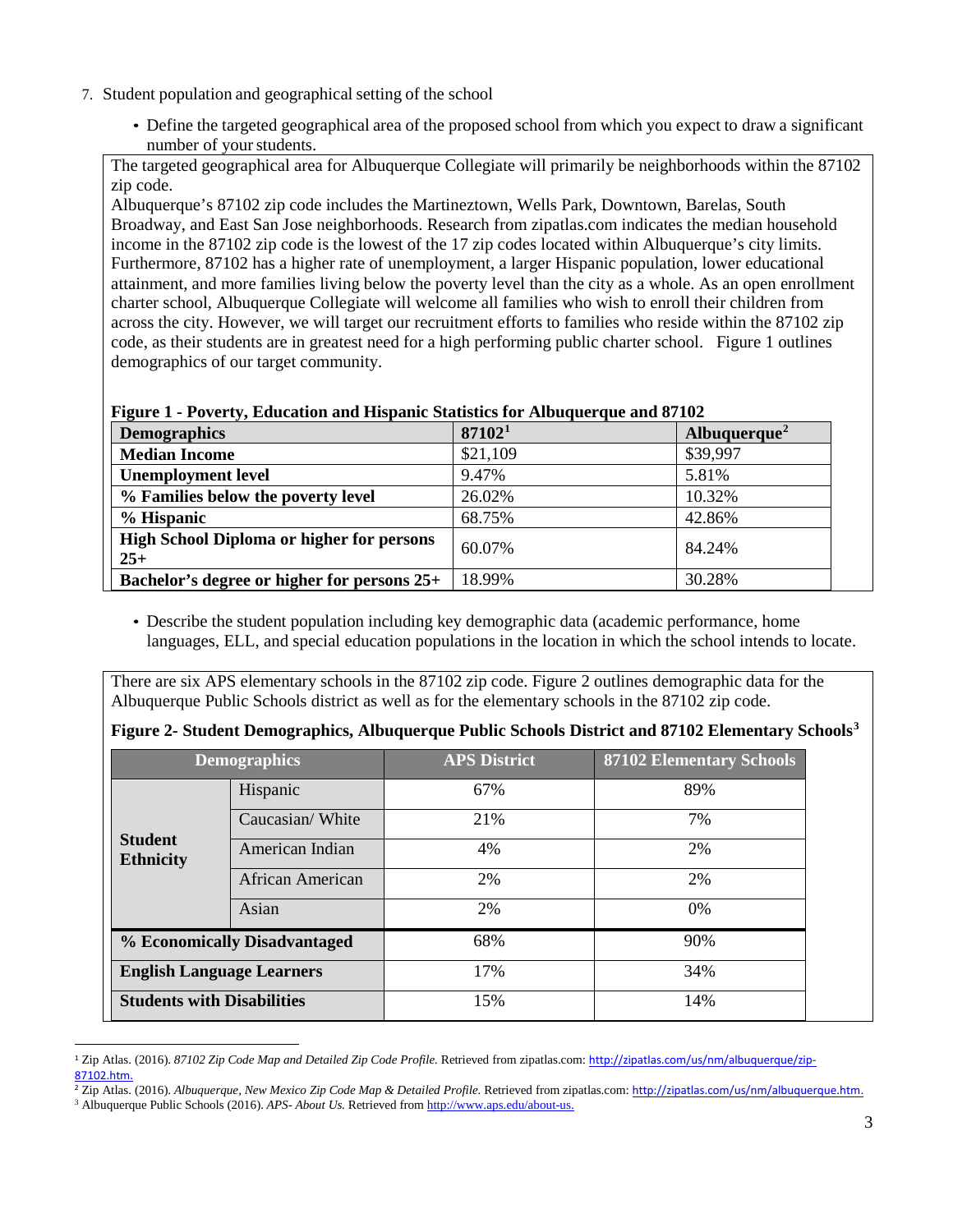Figure 2 demonstrates that APS elementary schools in the  $871\overline{02}$  zip code have significantly higher percentages of students who identify as Hispanic, Economically Disadvantaged, and English Language Learners than overall district rates.

Data from the 2016 Partnership for Assessment of Readiness for College and Careers (PARCC) test indicates that only 21.7% of third grade students at APS elementary schools in the 87102 zip code met or exceeded expectations for English Language Arts. Less than one in four third grade students attending a district school in the 87102 zip code can read and write proficiently. 2016 PARCC results also indicate that 25.2% of third grade students at APS elementary schools in the 87102 zip code met or exceeded expectations for Mathematics.**[4](#page-4-0)**

• Identify where these students are most likely being educated currently and why they are expected to choose the proposed charter school for their future educational needs.

Since Albuquerque Collegiate plans to open with kindergarten and first grade in fall 2018, these students are either not enrolled in an early childhood public school program, are attending a Child Development Center (Ages 3-5 years) or are attending a pre-kindergarten program (Ages 4-5 years). There are two Child Development Centers and three pre-kindergarten programs in the 87102 zip code.

Albuquerque Collegiate is modeled after and informed by the most successful, high performing urban charter schools across the country, and particularly those successfully educating and delivering strong academic results with similar demographics to the community we intend to serve. Furthermore, Albuquerque Collegiate is deeply committed to providing an intensive focus on foundational literacy and mathematics instruction. Our scholars will receive significantly more literacy instruction than they would at their neighborhood district school, and that instruction will be delivered within a two-teacher model supported by blended learning stations, thereby reducing the student to teacher ratio during all instruction to 15:1 and further reducing this ratio during all literacy rotations to 10:1, thus ensuring greater proficiency and success for every learner.

8. Provide evidence that the applicant team has assessed community need for a school of the nature that will be proposed in the application (e.g., objective surveys or other measures of local demand for the proposed educational program).

Founding board members of Albuquerque Collegiate have met with hundreds of leaders and families throughout the community as well as throughout the larger City of Albuquerque who share a common concern - a lack of access to high quality public school options for children throughout the city, especially those living in low-income areas, and the profound desire to have an education that will set all children on the path to school and life success. Meetings with community members and families have included individual meetings, presentations to community and business organizations, as well as informational tabling events at Community Centers in Wells Park and Barelas neighborhoods.

Currently, every APS school in Albuquerque's most affluent zip code, 87122, is rated as an "A" school, while not a single school in the 87102 zip code, Albuquerque's poorest zip code, which has more than eight times as many schools, are "A" rated schools.<sup>[5](#page-4-1)</sup> As a result, parents and families living in the 87102 zip code have extremely limited options to send their students to high achieving schools, particularly neighborhood elementary schools, which set the foundation for all future K-12 learning and beyond. The desire to bring a quality school to the community is high and continues to be expressed by families, parents, and community leaders at all our community outreach events and activities.

9. Identify significant innovative features that the school will implement in order to help it realize its vision/mission (e.g., non-traditional school year, longer school day, partner organizations, etc.).

<span id="page-4-0"></span> <sup>4</sup> New Mexico Public Education Department. (2016). PARCC Proficiencies 2016.Retrieved from <http://ped.state.nm.us/AssessmentAccountability/AcademicGrowth/2016/WebFiles/Webfiles%20PARCC%20Proficiencies%202016.xlsx>

<span id="page-4-1"></span><sup>5</sup> New Mexico Public Education Department. (2016). *NM PED School Grades 2015-2016.* Retrieved fro[m http://aae.ped.state.nm.us/.](http://aae.ped.state.nm.us/)